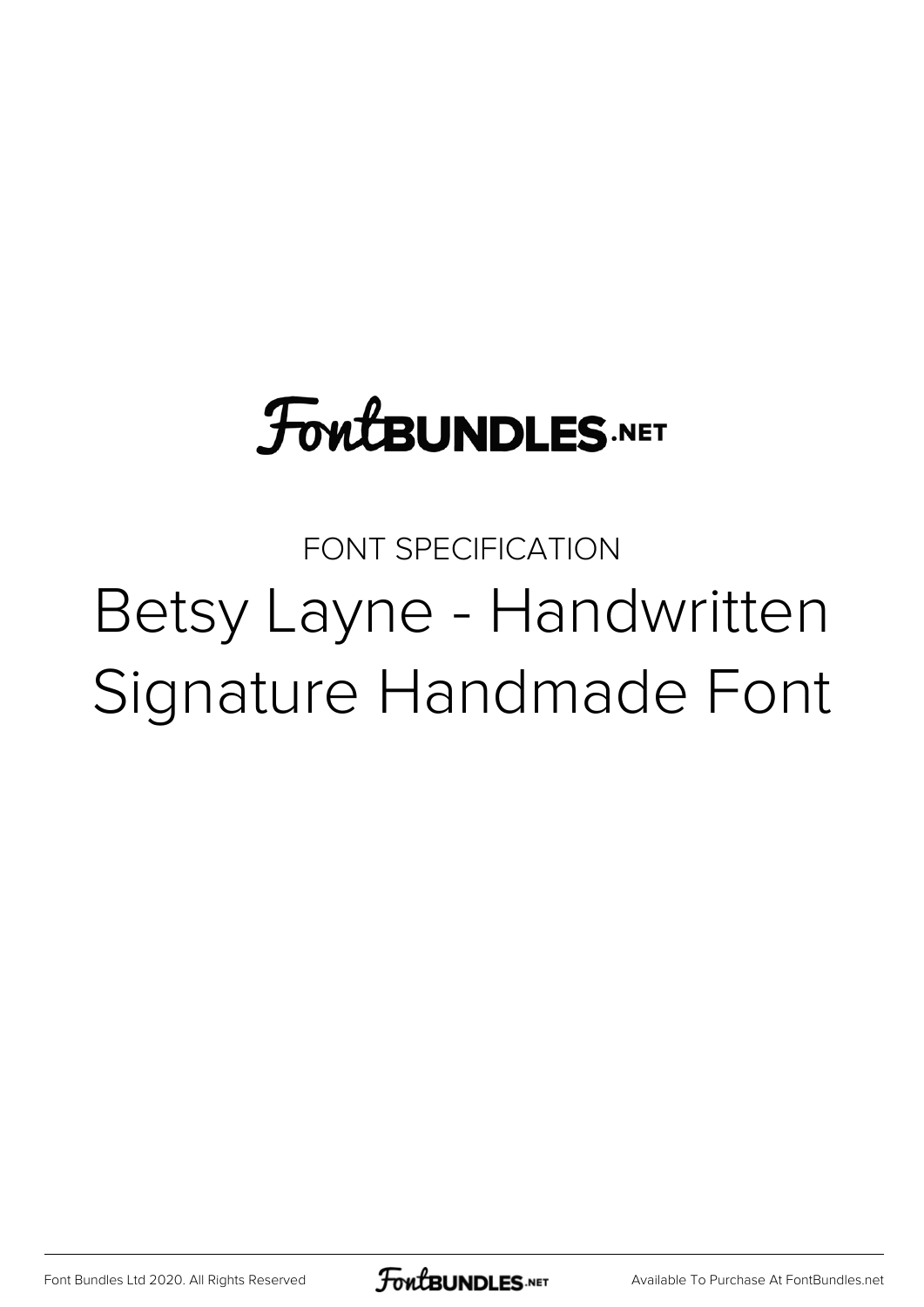## Betsy Layne - Regular

**Uppercase Characters** 

ABCDEFGHIJKLMNO PRRSTUUWXYZ

Lowercase Characters

abcdefghijklmnopgrsturwyy

**Numbers** 

0123456789

Punctuation and Symbols



All Other Glyphs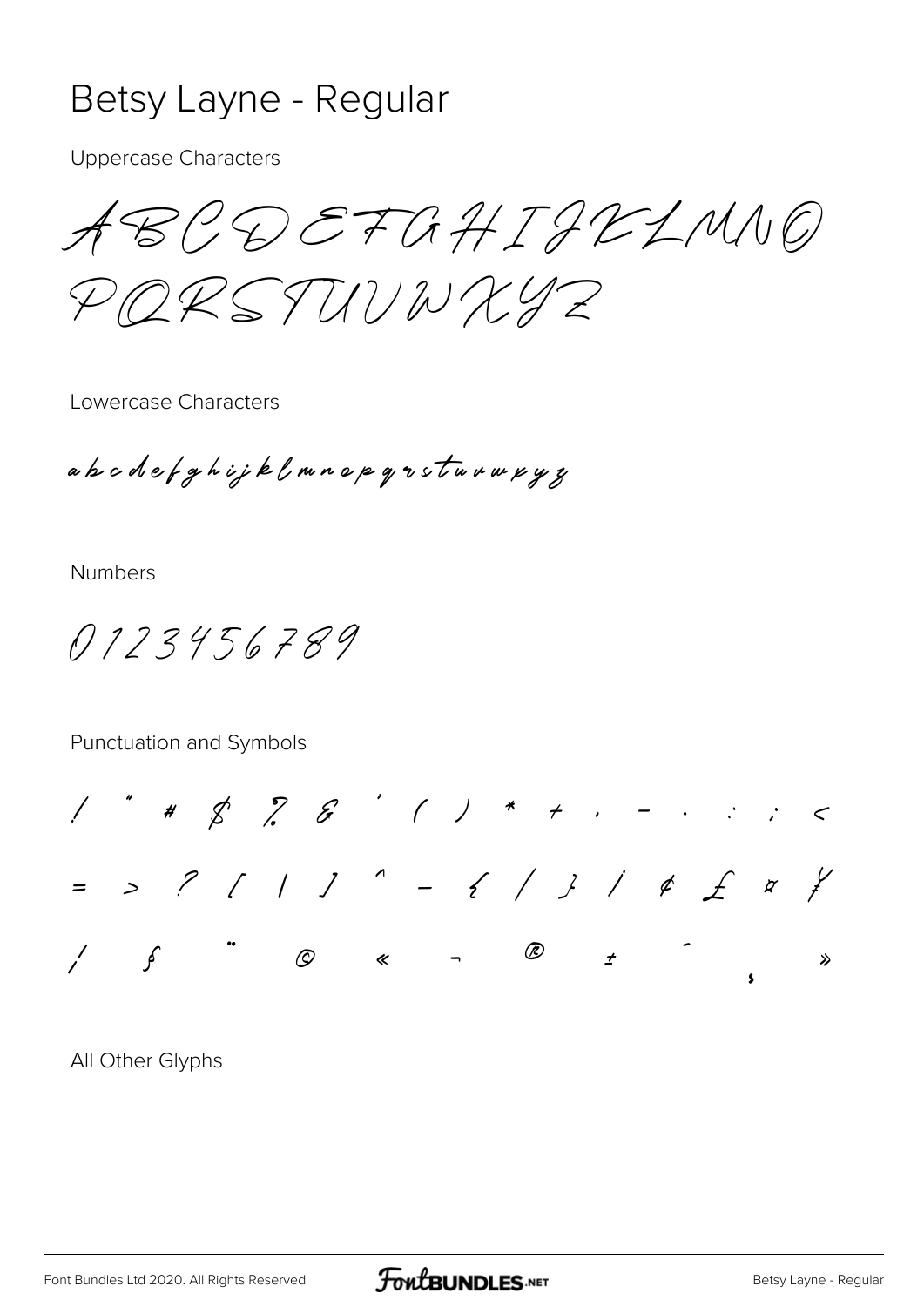$\cancel{A}$   $\cancel{A}$   $\cancel{A}$   $\cancel{A}$   $\cancel{A}$   $\cancel{A}$   $\cancel{A}$   $\cancel{A}$   $\cancel{B}$   $\cancel{C}$   $\cancel{C}$ 

É Ê Ë Ì Í Î Ï Ð Ñ Ò Ó Ô Õ Ö × Ø Ù Ú  $\hat{U}$   $\hat{U}$   $\hat{V}$   $\beta$   $\hat{\alpha}$   $\hat{\alpha}$   $\hat{\alpha}$   $\hat{\alpha}$ 



|  |  | $\begin{array}{ccccccccccccccccc} \tilde{c} & & \hat{c} & & \tilde{c} & & \tilde{\alpha} & & \hat{\alpha} & & \tilde{\alpha} & & \tilde{\alpha} & & \tilde{\alpha} & & \tilde{\alpha} & & \tilde{\alpha} & & \tilde{\alpha} & & \tilde{\alpha} & & \tilde{\alpha} & & \tilde{\alpha} & & \tilde{\alpha} & & \tilde{\alpha} & & \tilde{\alpha} & & \tilde{\alpha} & & \tilde{\alpha} & & \tilde{\alpha} & & \tilde{\alpha} & & \tilde{\alpha} & & \tilde{\alpha} & & \tilde{\alpha} & & \tilde{\alpha} & & \tilde{\alpha} & & \tilde$ |  |  |
|--|--|--------------------------------------------------------------------------------------------------------------------------------------------------------------------------------------------------------------------------------------------------------------------------------------------------------------------------------------------------------------------------------------------------------------------------------------------------------------------------------------------------------------------------------------|--|--|
|  |  |                                                                                                                                                                                                                                                                                                                                                                                                                                                                                                                                      |  |  |
|  |  | $\div$ a $\omega$ a $\omega$ a $\omega$ $\omega$ b $\omega$                                                                                                                                                                                                                                                                                                                                                                                                                                                                          |  |  |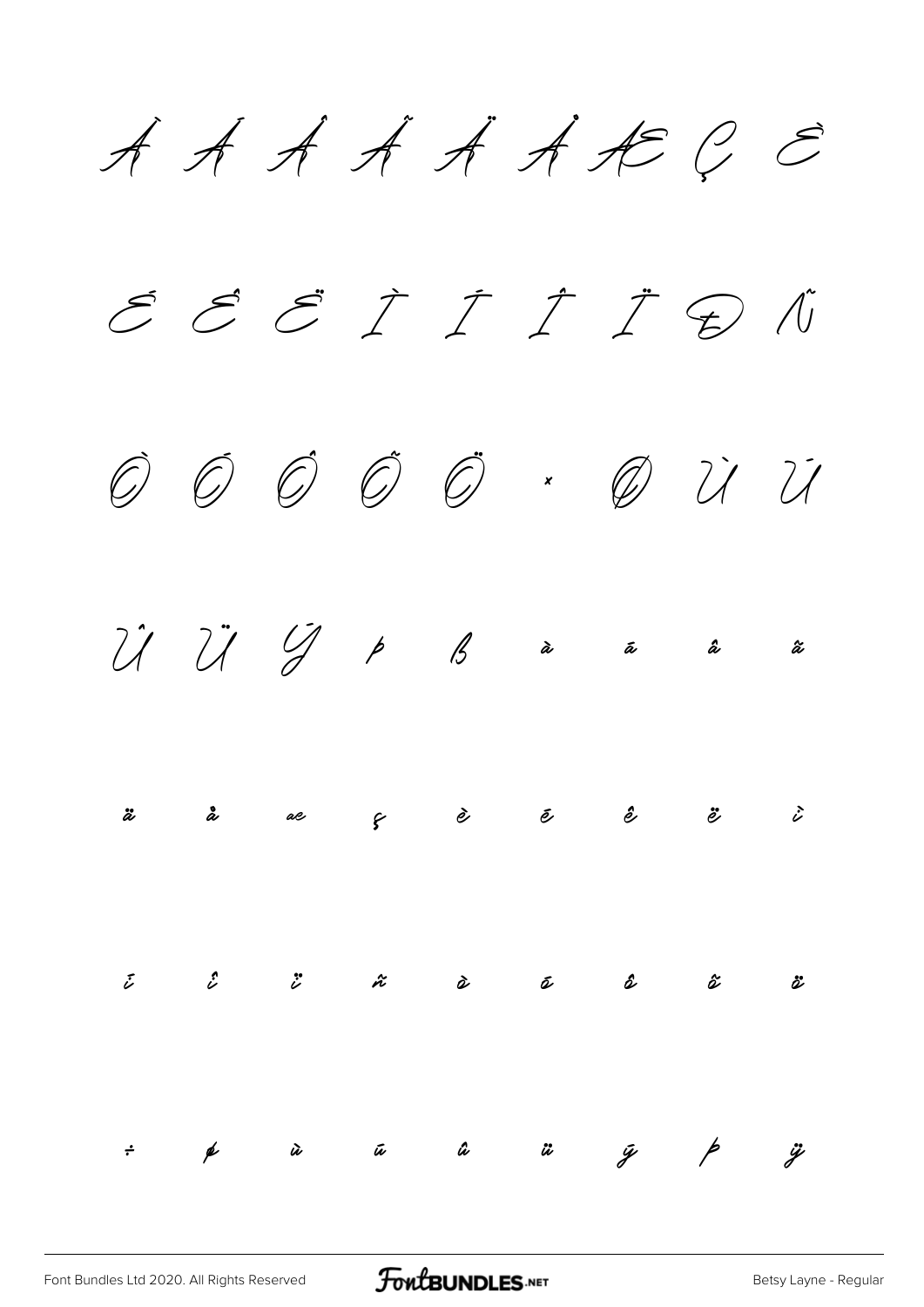